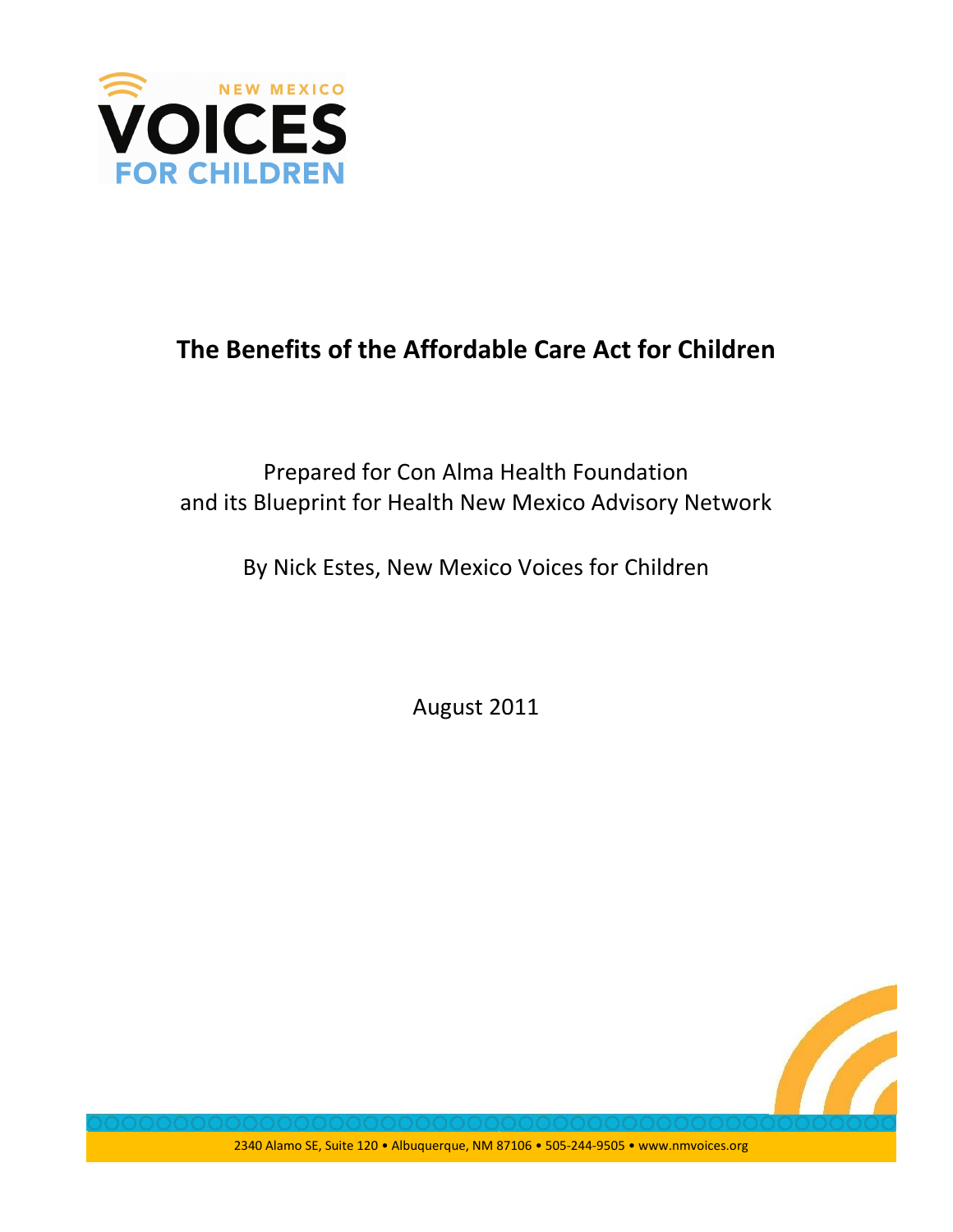# The Benefits of the Affordable Care Act for Children

By Nick Estes, New Mexico Voices for Children August 2011

### **Introduction and Executive Summary**

 The Patient Protection and Affordable Care Act (the Affordable Care Act or ACA) is expected to have a number of positive impacts on the lives and health of children in the United States and New Mexico. This paper discusses the major benefits for children and includes citations to the appropriate sections of the ACA. Here are is a list of those major benefits:

- 1. Health insurance coverage of children should greatly increase, in large part because children are expected to be enrolled when their parents enroll due to the new availability of affordable insurance to lower-income adults and the mandate for coverage.
- 2. States are required to maintain their Medicaid and Children's Health Insurance Program (CHIP) eligibility levels (in the case of children, until 2019) and states cannot make enrollment or renewal more difficult.
- 3. The ACA provides for new outreach grants to states to enroll more children in Medicaid and requires simplified enrollment in either Medicaid or insurance under the new health insurance exchange.
- 4. Medicaid rates will rise to Medicare levels for primary care doctors, including pediatricians, with 100 percent financing from the federal government during 2013 and 2014.
- 5. Federal funding for CHIP is extended to 2015 and the ACA, which assumes CHIP will be extended, provides for a big boost in the federal matching rate between 2016 and 2019 (to 100 percent for New Mexico).
- 6. Former foster care children who have "aged out" of Medicaid coverage will be covered until they are 26.
- 7. Children in families with incomes of less than 400 percent of the Federal Poverty Level (FPL) who are above the eligibility limit for Medicaid will be more likely to be insured as their families will qualify for tax credit subsidies.
- 8. The exchange insurance plans and other new health plans are now required to cover basic pediatric services, including oral and vision care, and to provide free preventive care and screenings for services that are recommended for children.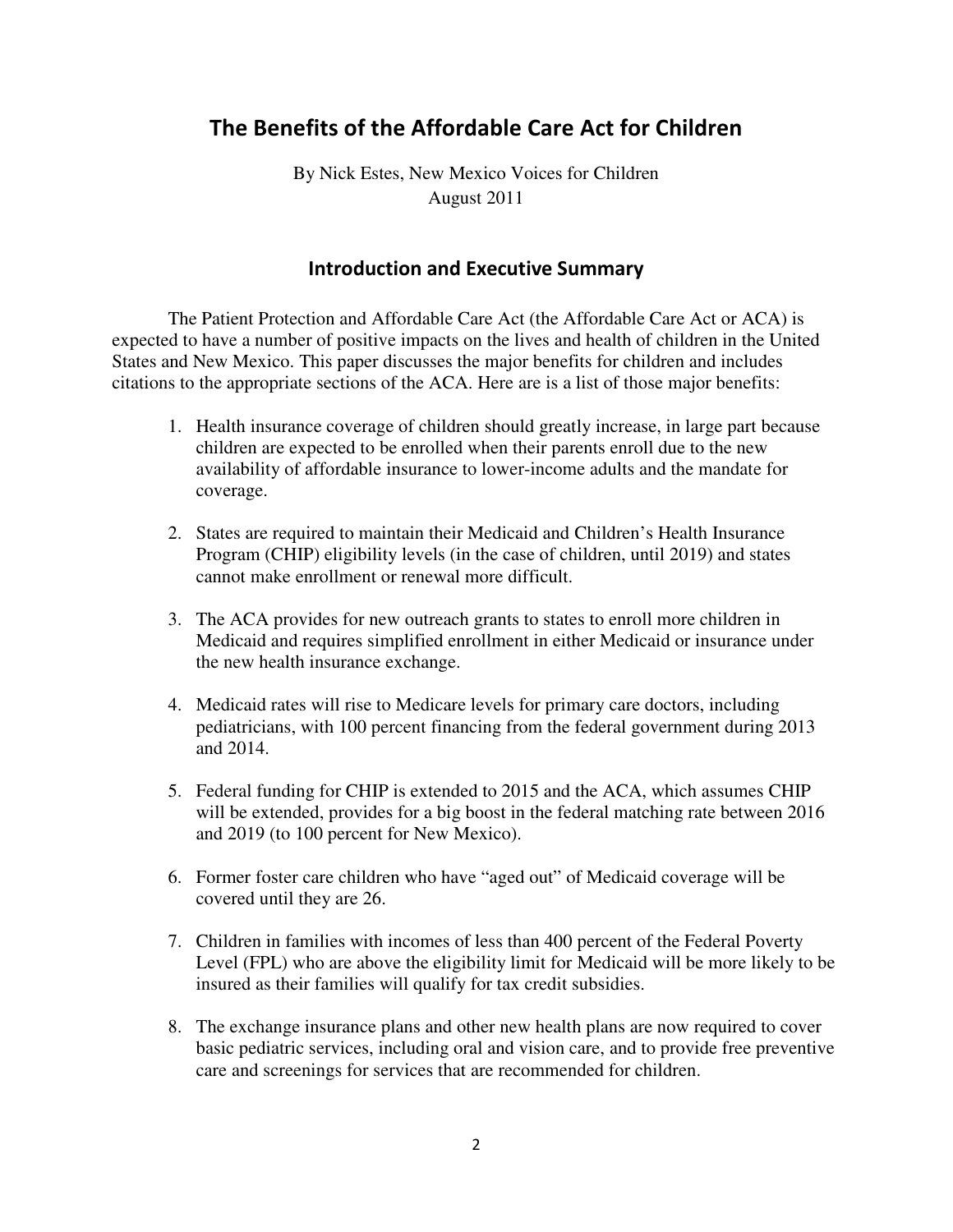9. Private health care plans will no longer be able to set lifetime limits on benefits, they are prohibited from setting "unreasonable" annual limits, and they cannot exclude or delay coverage for particular services for children with pre-existing health conditions.

### **Discussion**

#### 1. Expanding Children's Health Insurance Coverage

According to the Kaiser Family Foundation, about 15 percent of New Mexico children, some 85,000, have no health insurance. This gives New Mexico one of the highest rates in the nation.<sup>1</sup> The New Mexico Human Services Department (NM HSD) has estimated that about 62,000 of those children are eligible for Medicaid.<sup>2</sup> Kaiser estimates that 65,000 of the 301,000 New Mexico children in families below 200 percent FPL are uninsured—22 percent—all of whom would be eligible for Medicaid or  $CHIP.<sup>3</sup>$  Increasing enrollment of children who are already eligible for Medicaid may be the biggest single contributor of the ACA to children's health.

Studies show that when parents are insured, the entire family is more likely to have health insurance and a stable source of health care. This means children are more likely to receive health care. As more parents become insured, children's coverage and access to health care will improve. Currently, more than 40 percent of poor parents and 33 percent of near poor parents in the country are uninsured.<sup>4</sup> Undoubtedly these numbers are worse in New Mexico. The Medicaid eligibility in New Mexico for parents is extremely limited (to 33 or 67 percent of FPL, depending on whether they are working), and the rolls of the State Coverage Insurance (SCI) program for low-income adults have been closed.

The ACA provides the opportunity for most of these parents to get health insurance, beginning in 2014. First, it expands Medicaid to all non-elderly Americans with incomes below 133 percent of poverty (138 percent when income disregards are considered), beginning in 2014 (ACA section 2001). Most of these individuals will be adults, obviously including currently uninsured parents. Second, the ACA will also help more families gain coverage by making premium subsidies through tax credits available for families with incomes of less than 400 percent of the FPL to help them purchase coverage through the state exchanges (ACA section 1401). It also protects these lowerincome families from having to pay excessive medical costs, as compared to their incomes, by providing cost-sharing subsidies as well (ACA section 1402). Finally, everyone will be legally required to have health insurance coverage, which means parents will be enrolling both themselves and their children (ACA section 1501). These measures will ensure that far more parents will have health coverage and will often enroll their children at the same time if they are not already enrolled.

Based on these considerations NM HSD estimates that, by 2020, between 25,000 and 45,000 more children will enroll in Medicaid than would enroll in the absence of health care reform.<sup>5</sup> This will be the result of the new requirement to have insurance and the newly available and affordable coverage for lower-income parents.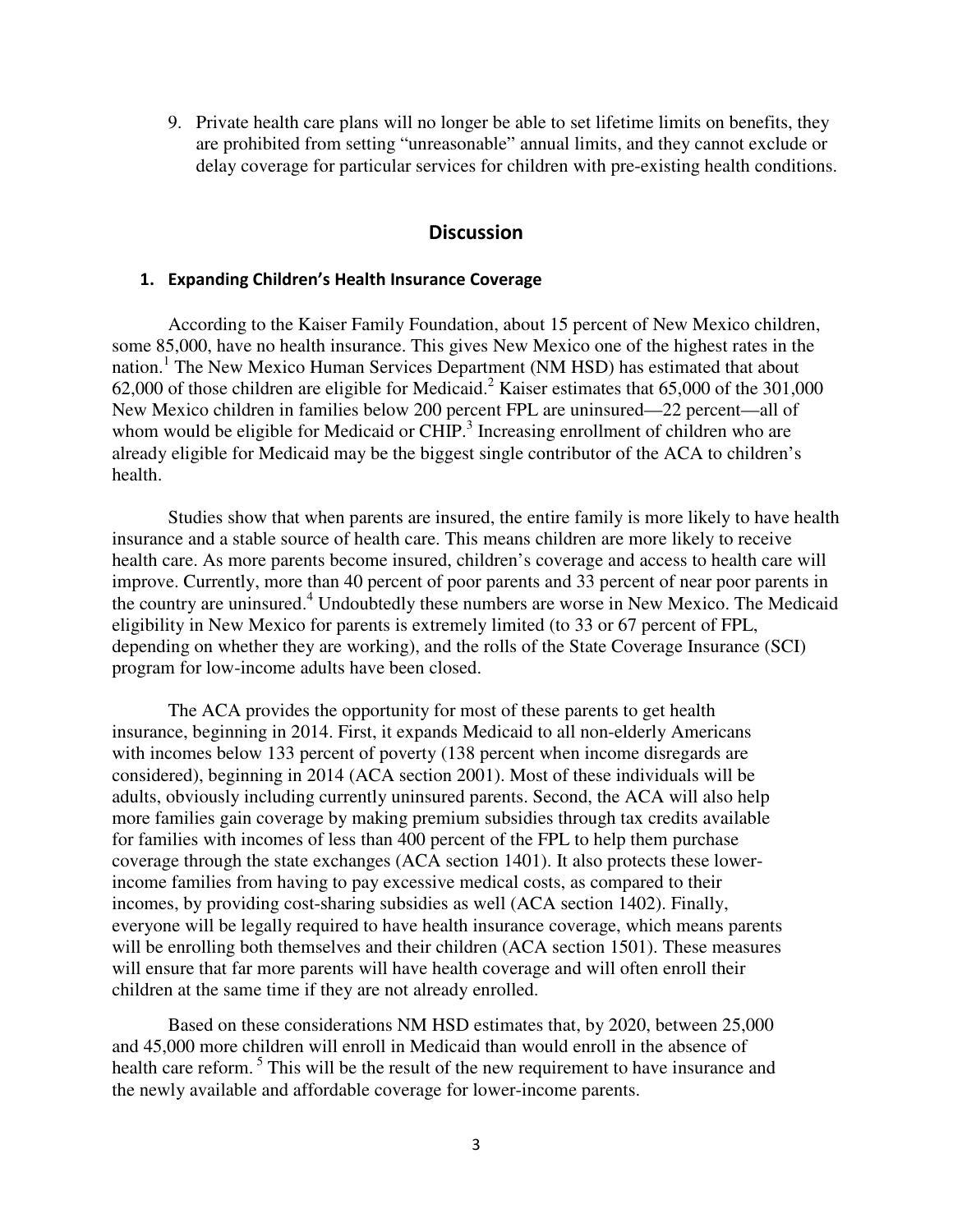**Recommendations:** The state of New Mexico should fully implement the ACA's expansion of Medicaid and new health insurance exchange with its insurance subsidies for lower-income individuals and families. Increasing the number of parents with health insurance will greatly increase the number of children with health insurance. The great majority of these currently uninsured families are of modest incomes, and it will make a tremendous difference in health equity to extend health insurance to these families. It will give them the opportunity to have a regular health care provider, get preventive care, and have appropriate follow-up. They will no longer be reliant on the emergency room for most of their health care.

To maximize these expanded coverage opportunities, NM HSD, other governmental agencies, and the new exchange will have to adopt aggressive outreach to uninsured families and streamlined enrollment techniques. (See item 3, below.)

#### 2. Stabilizing Medicaid and CHIP Eligibility Requirements

The maintenance of effort requirements for state Medicaid programs require that states continue to cover children in Medicaid through 2019 at the eligibility level in effect when the law was enacted (ACA section 2001). This requirement applies to children in both Medicaid and CHIP. In New Mexico, Medicaid covers children up to 185 percent FPL and CHIP between 186 and 235 percent of FPL. Not only must these eligibility levels be maintained until 2019, states may not adopt rules that would make it more difficult for children to enroll or be retained during this period.

#### 3. New Outreach Grants and Simplified Enrollment

The ACA increases funding for state outreach grants by \$40 million, in addition to the \$80 million for outreach grants that was provided by the CHIP Reauthorization Act (CHIPRA) two years ago (ACA section 2101). States can use these outreach grants for state-level and local efforts to promote enrollment and retention of low-income children in Medicaid and CHIP. This funding is critical for efforts to enroll the estimated 5 million uninsured children nationwide who are eligible for Medicaid or CHIP.

The law also requires states to streamline their enrollment processes, which will make enrollment easier for the states to administer and for consumers to navigate. A "no wrong door" policy will help make sure that children get the right coverage regardless of whether they apply for coverage through Medicaid, CHIP, or the state exchange (ACA sections 1413 and 2201).

New Mexico just received one of these grants under CHIPRA, in the amount of \$2.4 million. The grant will help modernize the state's Medicaid application, enrollment, and renewal process using web-based technology to reduce paperwork, speed processing, and increase overall efficiency. The grant will also help NM HSD improve the State's Presumptive Eligibility/Medicaid On-Site Application Assistance process (PE/MOSAA).

**Recommendation:** It is critical to the health of New Mexico's children that every effort be made to reach out to their families in a variety of ways and ensure that eligible children are enrolled in Medicaid. When the new exchange is operating, it will also be important to reach out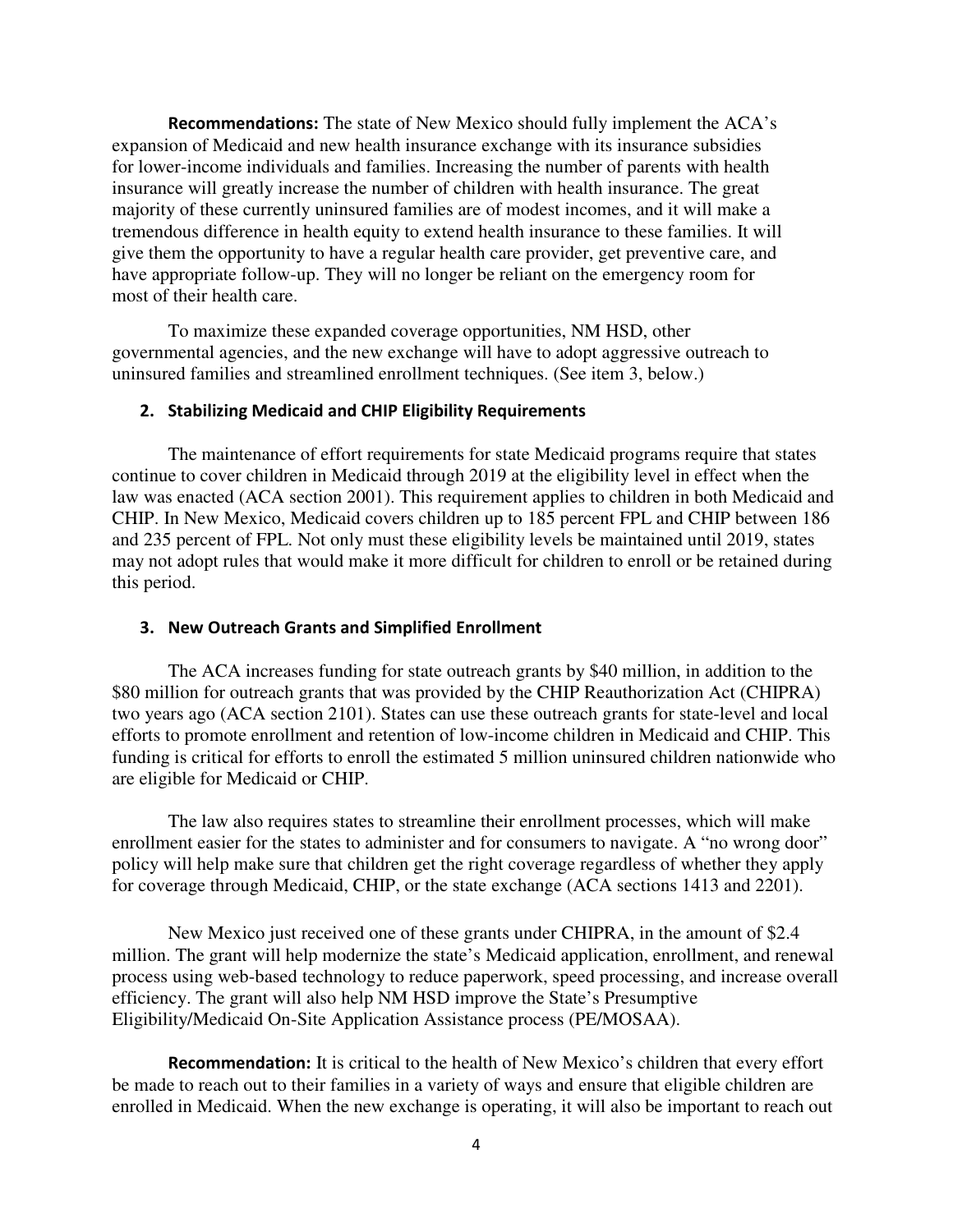and let families know of their opportunities for subsidized private health insurance as well. Medicaid and the exchange will have to be closely linked electronically so that families can be enrolled in the correct programs and moved in a seamless way between programs if their circumstances change. (See accompanying papers on Streamlining Enrollment.)

#### 4. Medicaid Reimbursement Increases for Primary Care Providers

The ACA requires that Medicaid programs increase the reimbursement rates for primary care providers, including pediatricians, up to Medicare rates. Children in Medicaid will likely benefit from the increased reimbursement rates that go into effect in 2013 and 2014. This increase should improve access to primary care for children who are covered under Medicaid, although it is not clear how long the rate increases will be maintained given that they are only mandated with full federal funding through 2014.

#### 5. Changes to the Children's Health Insurance Program

The ACA provides two additional years of federal funding for CHIP, through the end of federal fiscal year 2015 (September 30, 2015). The ACA also presumes that CHIP will continue to exist beyond 2015 (ACA section 2201). Although the program will need to be reauthorized to make federal funding available after 2015, the ACA calls for a 23 percentage point increase in each state's CHIP matching rate between 2016 and 2019 (ACA section 2201). This will bring the federal matching rate for CHIP in New Mexico up to 100 percent. In New Mexico, CHIP funding only covers children between 185 and 235 percent of poverty, but these children will be covered by 100 percent federal funding for four years and the state should maximize enrollment to take advantage of this funding opportunity.

#### 6. Former Foster Care Children in Medicaid until Age 26

Former foster care children that have "aged out" of Medicaid coverage will be covered until they are 26 (ACA section 2004). This section makes the state option to cover former foster care children mandatory and takes effect at the beginning of 2014.

#### 7. Subsidies for Private Health Insurance in the Exchange

Under the ACA, each state will have a health insurance exchange, where individuals and small employers can compare the plans and costs, and purchase insurance (ACA section 1311). The plans will all have to provide "essential health benefits." The essential health benefits must include pediatric care, including oral health and vision, and to provide free preventive care and screenings for services that are recommended for children.

Individuals and families who purchase insurance on the exchange will have incomes above the eligibility limit for Medicaid (effectively 138 percent FPL). However, if their family incomes are between 139 and 400 percent of the FPL, they will qualify for tax credit subsidies in the exchange after it opens at the beginning of 2014 (ACA section 1401). The credits will be figured on a sliding-scale based on family size and income. The appropriate tax credit amount will be paid by the federal government directly to the selected insurance company, which will then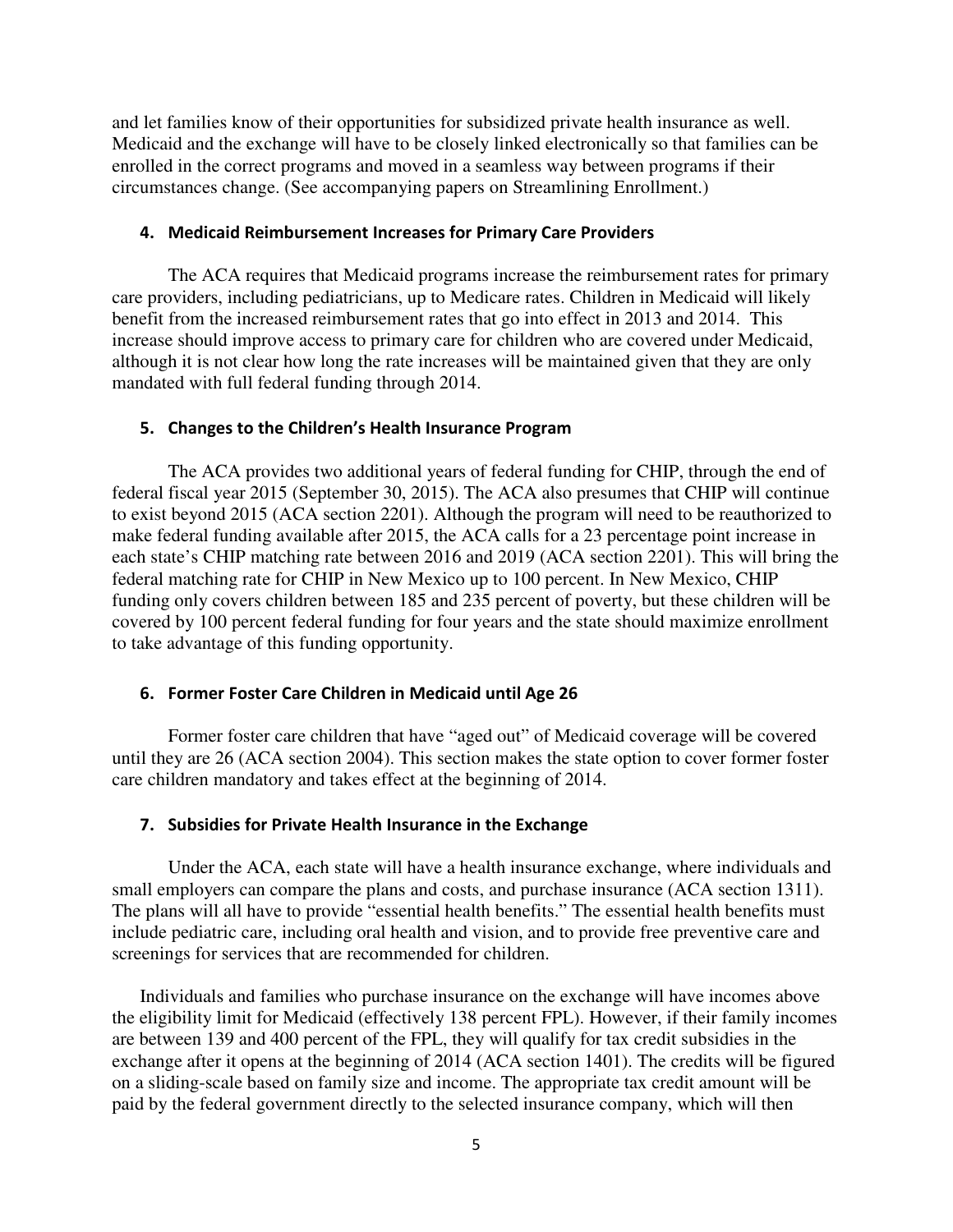reduce the premium due by the individual or family. Families with incomes below 400 percent FPL will also be entitled to assistance with co-pays and deductibles (ACA section 1402). This is a wonderful opportunity to increase the number of children who are covered by health insurance, especially children from lower-income families.

Recommendation: New Mexico should act expeditiously to establish a health insurance exchange. (If we do not, the ACA specifies that the federal government will set up one for us.) The exchange should be well-publicized and provide customer-friendly methods for individuals and families to determine the benefits for which they are qualified and to enroll in Medicaid or purchase a health insurance plan, with a tax credit subsidy if they are qualified.

#### 8. Insurance Plans Must Offer Essential Health Benefits

Under Section 1001 of the ACA (adding a new section 2713 to the Public Health Service Act) all insurance plans must now provide free preventive care and screenings for services that are recommended for children. These are detailed in the guidelines called *Bright Futures* issued by the Health Resources and Services Administration (HRSA) and the American Academy of Pediatrics, as set forth in Section 1201 of the Act (adding section 2707 to the Public Health Service Act). Also, insurance plans offered on the exchange and other new health plans are required to cover "essential health benefits" as specified in the Act. They include basic pediatric services, including oral and vision care. The Secretary of HHS is to define the essential benefits in more detail, and is expected to issue her proposed definitions this fall. (See accompanying paper on Essential Health Benefits for Children.)

#### 9. Other Insurance Plan Requirements

Private health care plans will no longer be able to set lifetime limits on benefits, they are prohibited from setting "unreasonable" annual limits, policies cannot be rescinded because of health care utilization, and companies cannot exclude or delay coverage for particular services because the applicant for insurance has pre-existing health conditions. This last provision has already gone into effect for children. The other provisions will be phases in by 2014 (ACA section 1001 [adding sections 2711 and 2712 to the PHS Act] and ACA section 1201 [adding sections 2703 and 2704 to the PHS Act]).

#### Conclusion

New Mexico children's health will greatly benefit by the provisions of the ACA. We should see a significant increase in enrollment of children in Medicaid and in family plans purchased on the new exchange. Family health insurance is going to become much more available and affordable. We should move expeditiously to establish a health insurance exchange that meets the needs of New Mexicans. It will be very important for the state to aggressively reach out to children and their families to maximize the impact of these new benefits. New Mexico is a rural state and many citizens will only be vaguely familiar with what health care reform might mean to their families and their children. Reaching them with appropriate